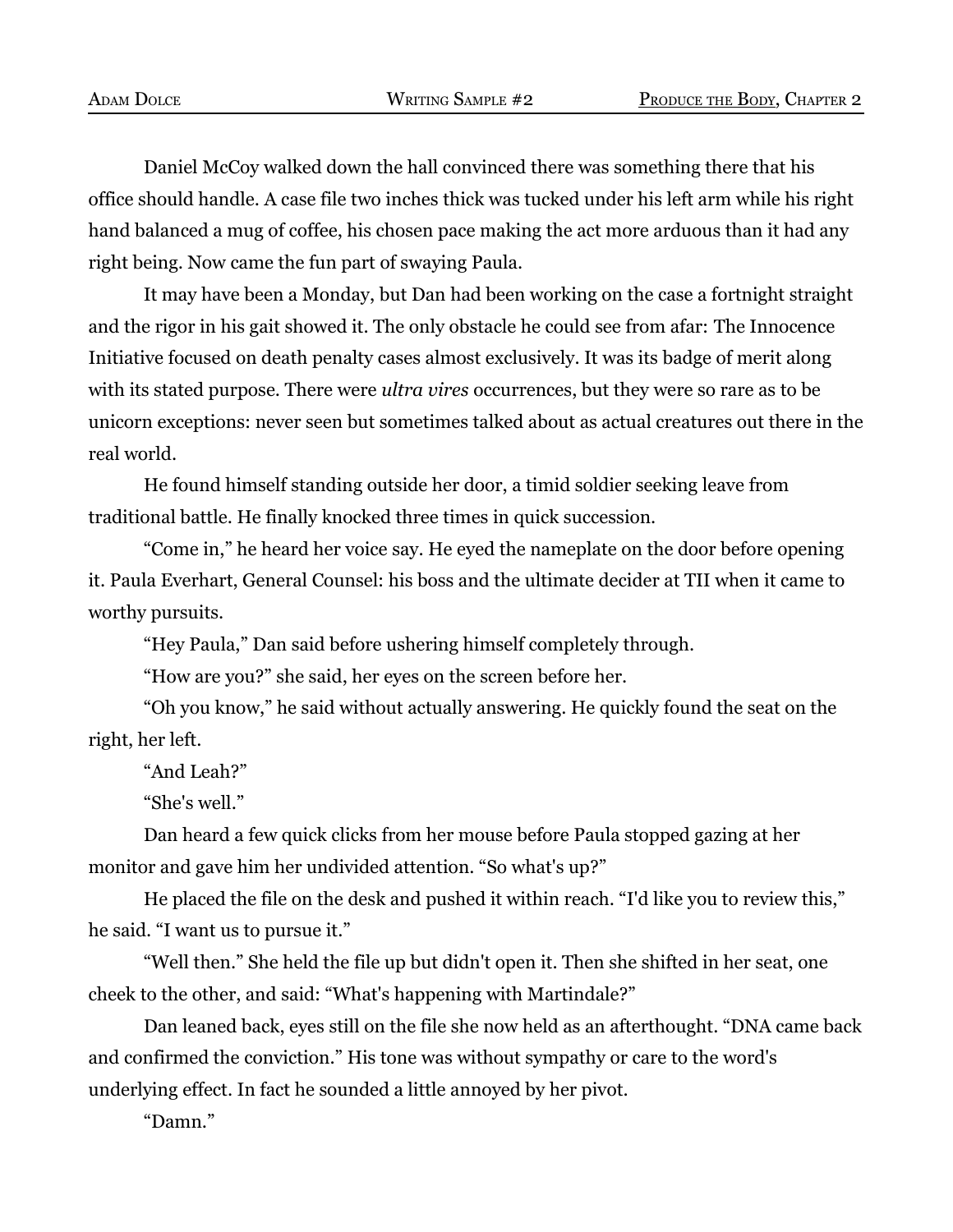"We knew his was a long shot," Dan said.

"His mother'll to be crushed."

"She'll have to understand. Sometimes the monster really is under the bed."

"So," Paula said, flipping the manilla folder open. She set it on her desk, the conviction report right there on top. "What do we got?"

"His name is Spartan Card. Black male, in his forties now. Sentenced to life about twenty or so years ago. No chance of parole. Convicted for killing his wife," he paused for effect, "who happened to be white."

"Surprised he's still alive." She stopped eying the report and laid it on the desk. "Go on and start from the beginning," she said, "and make me care."

The offices of The Innocence Initiative began small. One attorney and one paralegalsmall, in fact. In the decade to follow, with various successes across the country, it grew to a national organization hundreds of attorneys strong with offices in at least five major cities and two regional overseers. Their stated purpose was to zealously pursue post-conviction relief for death row inmates. With the rapidly expanding prison industrial complex, The Innocence Initiative hit a stride early on and never let up.

Like any item subject to supply and demand, once The Innocence Initiative started getting victories, and news coverage, the requests poured in. See this client. See that client. Many of the requests came from the imprisoned fellow's attorney, some poor sap still clinging to personal ideals formed during their second year at law school. Better a hundred guilty men go free than for an innocent man to be wrongfully imprisoned and other such sayings.

With so many requests, and limited resources, The Innocence Initiative quickly found itself in the unfortunate situation of having to deny involvement to many for the benefit of one. The quickest way to get TII involved with a case was to have a death penalty scheduled sooner than all the others. That was the benchmark test. After that the hierarchy fell according to likelihood of success and racial classifications. The darker your skin, the better. As far as TII's involvement went. In their experience, minorities tended to get dealt the death card quicker than their white counterpart.

Should none of those work, a coin would be flipped in the unlikely event a choice had to be made between two competing cases. It was a crude way to determine a man's fate, but it was the best they could come up with limited funding and hours in a day.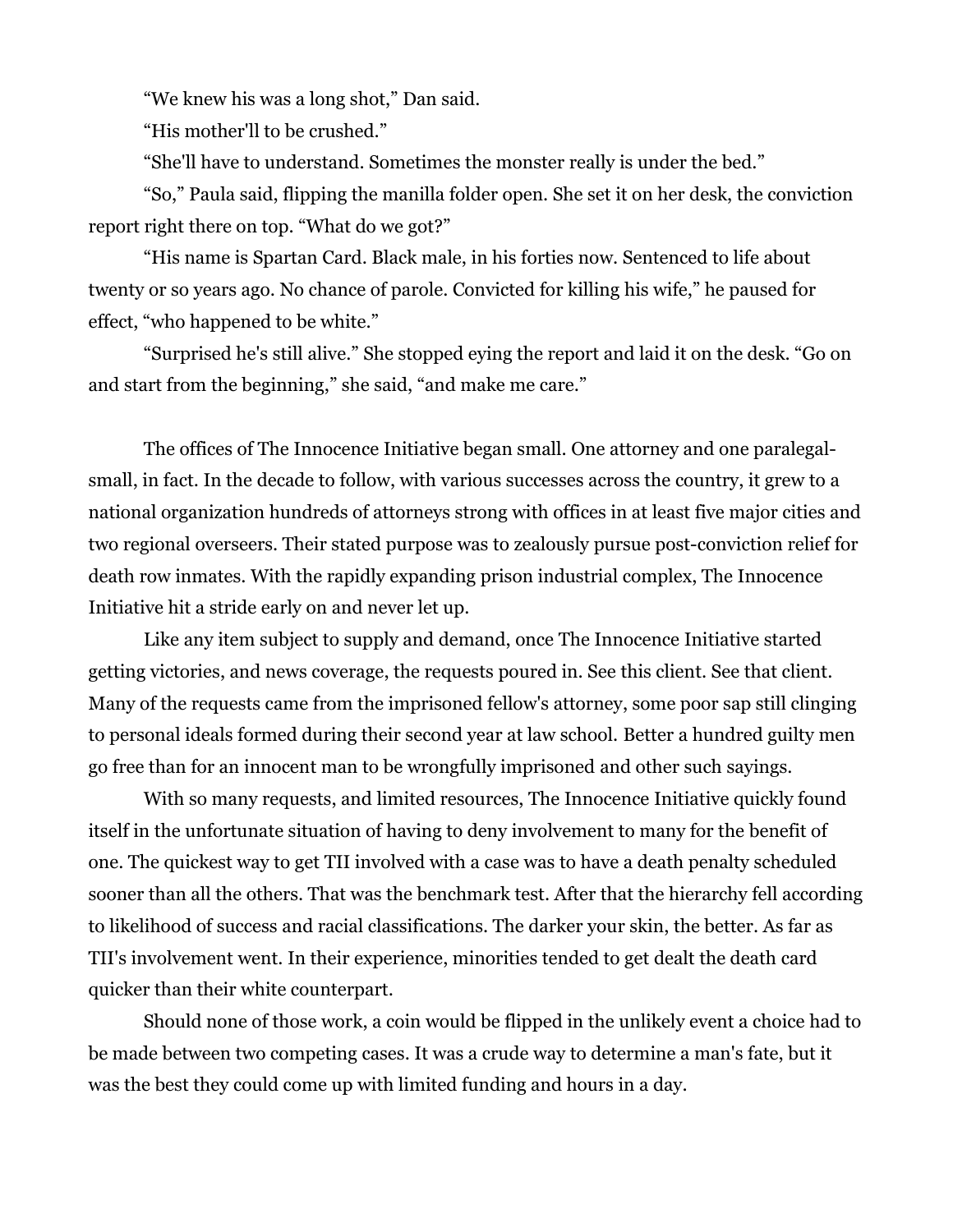"I'll give it to you," Paula said, "because that's a compelling case you've been working."

Dan reclined in his seat and drummed his fingers together. "That's the half of it.

Though the forensics are a bit more problematic."

She took her glasses off and rubbed her temples.

"Not convinced?" he said, a noble attempt to preempt her. He knew when his boss was feeling impatient and the gesture he was now witnessing was one of the first tells.

"It's just not a priority, McCoy."

"We're talking about a gross injustice here."

"Maybe."

"Yes, maybe."

"Every case we work on has those elements. What sets those apart from," Paula paused and looked at the case file again, "Mr. Card, is that the ones we work up have lives at stake. We've been over this. Our mission is to prevent death penalties from happening, not to relitigate old murder convictions."

"I understand that Paula-"

"-We're backlogged as it is. I'm actually feeling thankful, as much as I should anyway, that Martindale's DNA came back where it did. We need to put man-hours on Denison, then Motley, and then, assuming Texas doesn't beat us to it, Berrymore. And you know how much Texas loves their death penalty so Berrymore is likely fucked regardless."

"What if I pursue this in my free time?"

She shifted again. Paula had been General Counsel of The Innocence Initiative for almost eight years and knew her team of attorneys were idealists at the core. She took it as gospel that they would doggedly pursue cases in their off-time. In her experience this usually came at the expense of TII. At first, the work could be performed at equal levels to some reasonable degree. Ultimately and without fail, one case would then suffer for the benefit of another. It always happened because those were the kinds of cases they dealt in: complex, lifeor-death struggles that required diligence measured by eighteen hour days and very little sleep.

"I can't control your private life," she said, "but I will know if you are sacrificing obligations here. The ones you're paid for."

The subtext that Dan read, which Paula intended, was clear: you will be fired if you can't handle both loads, so consider that when you start talking about pursuits in your free time, Danny-boy.